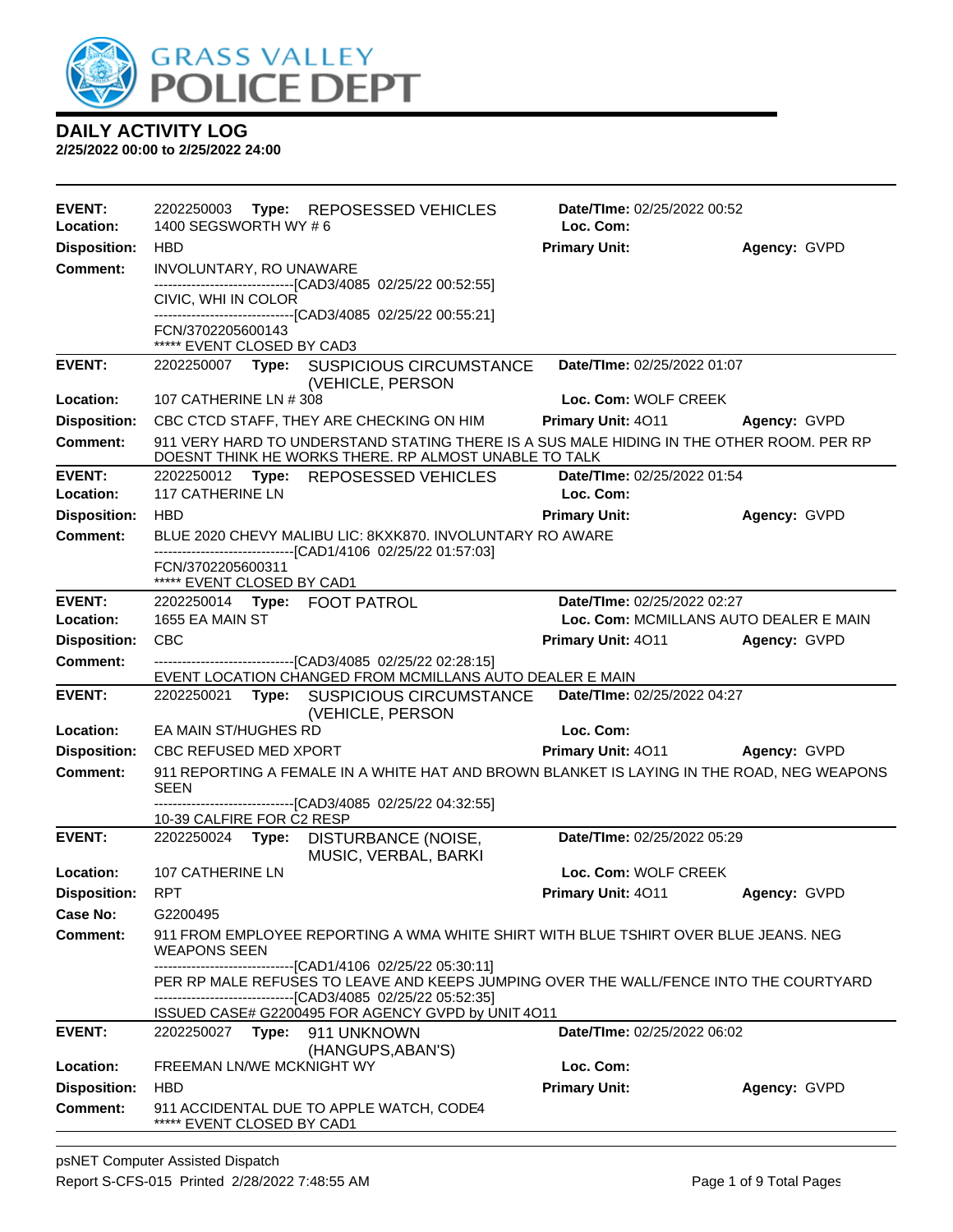

| <b>EVENT:</b>              | 2202250036                          | Type: | <b>SUSPICIOUS CIRCUMSTANCE</b><br>(VEHICLE, PERSON                                                                                                                                                                                        | Date/TIme: 02/25/2022 08:22                              |              |
|----------------------------|-------------------------------------|-------|-------------------------------------------------------------------------------------------------------------------------------------------------------------------------------------------------------------------------------------------|----------------------------------------------------------|--------------|
| Location:                  | OLD TUNNEL RD/BRUNSWICK RD          |       |                                                                                                                                                                                                                                           | Loc. Com:                                                |              |
| <b>Disposition:</b>        | <b>GOA GOA</b>                      |       |                                                                                                                                                                                                                                           | Primary Unit: 4017                                       | Agency: GVPD |
| <b>Comment:</b>            |                                     |       | TRANSIENT IN THE ROAD WAY UNKNOWN DESCRIPTION                                                                                                                                                                                             |                                                          |              |
| <b>EVENT:</b>              | 2202250044                          | Type: | 911 UNKNOWN<br>(HANGUPS, ABAN'S)                                                                                                                                                                                                          | Date/TIme: 02/25/2022 09:13                              |              |
| Location:                  | 121 RUBY LEDGE CT                   |       |                                                                                                                                                                                                                                           | Loc. Com:                                                |              |
| <b>Disposition:</b>        | <b>HBD</b>                          |       |                                                                                                                                                                                                                                           | <b>Primary Unit:</b>                                     | Agency: GVPD |
| <b>Comment:</b>            | 911 ABANDON                         |       |                                                                                                                                                                                                                                           |                                                          |              |
|                            | ***** EVENT CLOSED BY CAD1          |       | -----------------------[CAD1/4056 02/25/22 09:14:19]<br>EVENT LOCATION CHANGED FROM LAT:39.24903800 LONG: -121.138483<br>-------------------------------[CAD1/4056 02/25/22 09:14:28]<br>C4 ON CALLBACK, ACCIDENTAL WHILE LOTIONING HANDS |                                                          |              |
| <b>EVENT:</b>              |                                     |       | 2202250045 Type: COMMUNITY POLICING<br><b>ACTION</b>                                                                                                                                                                                      | Date/TIme: 02/25/2022 09:17                              |              |
| Location:                  | 660 MINNIE ST                       |       |                                                                                                                                                                                                                                           | Loc. Com: CONDON PARK                                    |              |
| <b>Disposition:</b>        | <b>CBC</b>                          |       |                                                                                                                                                                                                                                           | Primary Unit: 402                                        | Agency: GVPD |
| <b>Comment:</b>            |                                     |       | --------------------------------[SUPV01/3675_02/25/22_09:18:52]<br>EVENT LOCATION CHANGED FROM 660 MINNIE ST.                                                                                                                             |                                                          |              |
| <b>EVENT:</b>              |                                     |       | 2202250047 Type: SUSPICIOUS CIRCUMSTANCE<br>(VEHICLE, PERSON                                                                                                                                                                              | Date/TIme: 02/25/2022 09:20                              |              |
| Location:                  | 234 S AUBURN ST                     |       |                                                                                                                                                                                                                                           | Loc. Com: CHEVRON                                        |              |
| <b>Disposition:</b>        | <b>CBC</b>                          |       |                                                                                                                                                                                                                                           | Primary Unit: 4R9                                        | Agency: GVPD |
|                            |                                     |       |                                                                                                                                                                                                                                           |                                                          |              |
| <b>Comment:</b>            |                                     |       | RP RPTG TRANSIENT SUBJS KEEP SLEEPING IN THE ABAN SILV PT CRUISER LP #6Z2T490 AT NIGHT.<br>RP CALLED BACK STATING VEHICLE IS LOCATED IN BACK PARKING LOT.                                                                                 |                                                          |              |
|                            |                                     |       | ------------------------------[CAD3/4011 02/25/22 09:23:54]                                                                                                                                                                               |                                                          |              |
| <b>EVENT:</b>              | LP DOESNT RETURN                    |       | 2202250057 Type: COMMUNITY POLICING                                                                                                                                                                                                       | Date/TIme: 02/25/2022 10:04                              |              |
| <b>Disposition:</b>        | <b>CBC</b>                          |       | <b>ACTION</b>                                                                                                                                                                                                                             | Primary Unit: 4017                                       | Agency: GVPD |
| <b>Comment:</b>            |                                     |       |                                                                                                                                                                                                                                           |                                                          |              |
| <b>EVENT:</b>              | 2202250063                          | Type: | BURGLARY (AUTO,<br>RESIDENCE, COMMERCIAL)                                                                                                                                                                                                 | Date/TIme: 02/25/2022 10:31                              |              |
| Location:                  | 138 MAINHART DR                     |       |                                                                                                                                                                                                                                           | Loc. Com:                                                |              |
| Disposition:               | <b>RPT THEFT RPT</b>                |       |                                                                                                                                                                                                                                           | <b>Primary Unit: 4R9</b>                                 | Agency: GVPD |
| Case No:                   | G2200496                            |       |                                                                                                                                                                                                                                           |                                                          |              |
| <b>Comment:</b>            | PRIVATE INFO. REQG10-21             |       | RP RPTG 459 TO VEH, OCC'D LAST NIGHT. PURSE AND LEASE AGREEMENT WERE TAKEN, CONTAINING HER                                                                                                                                                |                                                          |              |
|                            |                                     |       | -------------------------------[CAD3/4011 02/25/22 10:53:29]                                                                                                                                                                              |                                                          |              |
| <b>EVENT:</b>              |                                     |       | ISSUED CASE# G2200496 FOR AGENCY GVPD by UNIT 4R9<br>2202250066 Type: TRAFFIC (DUI, PARKING,                                                                                                                                              | Date/TIme: 02/25/2022 10:37                              |              |
| Location:                  | 314 RAILROAD AV                     |       | SPEED, HAZ                                                                                                                                                                                                                                | Loc. Com: 49ER FAMILY FUN PARK                           |              |
| <b>Disposition:</b>        |                                     |       | CBC CTC MADE, MOVING THE VEH SHORTLY                                                                                                                                                                                                      | <b>Primary Unit: 4R9</b>                                 | Agency: GVPD |
| <b>Comment:</b>            |                                     |       | RP RPT'G MOTORHOME PARTIALLY BLKING THE ROADWAY                                                                                                                                                                                           |                                                          |              |
| <b>EVENT:</b><br>Location: | 2202250068<br>109 SPRINGHILL DR # B |       | Type: ALL OTHERS                                                                                                                                                                                                                          | Date/TIme: 02/25/2022 10:42<br>Loc. Com: FEDERAL EXPRESS |              |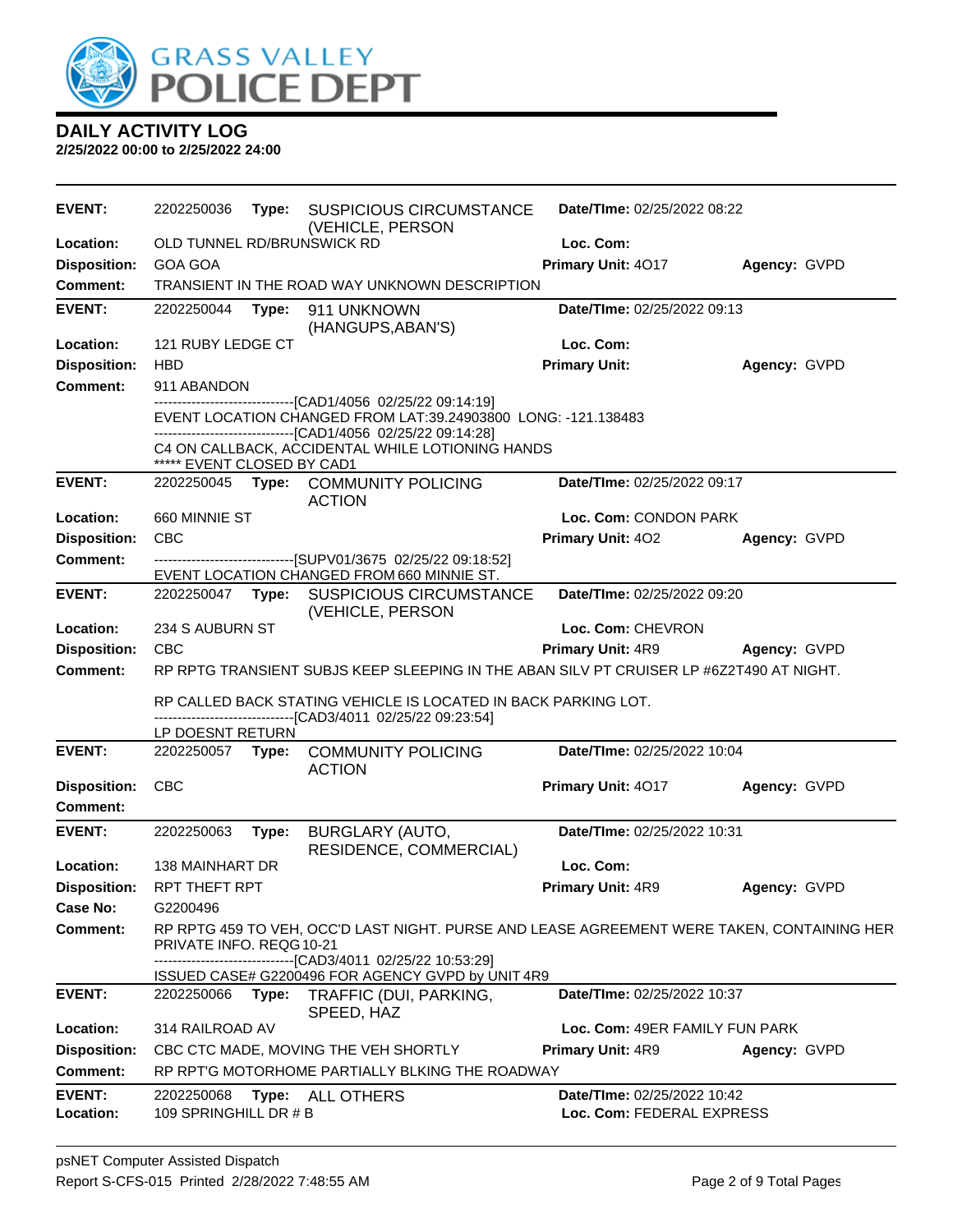

| <b>Disposition:</b>              | <b>CBC</b>                                                                                                                                                | Primary Unit: 4018                       | Agency: GVPD |
|----------------------------------|-----------------------------------------------------------------------------------------------------------------------------------------------------------|------------------------------------------|--------------|
| Comment:                         | IN GV LOBBY WANTING TO TALK WITH AN OFFICER REGARDING ISSUES WITH A CUSTOMER.                                                                             |                                          |              |
| <b>EVENT:</b>                    | 2202250073<br>Type:<br><b>COMMUNITY POLICING</b><br><b>ACTION</b>                                                                                         | Date/TIme: 02/25/2022 11:07              |              |
| Location:                        | 265 SUTTON WY                                                                                                                                             | Loc. Com:                                |              |
| <b>Disposition:</b>              | CBC 98T                                                                                                                                                   | Primary Unit: 4017                       | Agency: GVPD |
| <b>Comment:</b>                  | IN THE WOODS JSO                                                                                                                                          |                                          |              |
|                                  | -------------------------------[CAD3/4011 02/25/22 11:08:27]<br>EVENT LOCATION CHANGED FROM 265 SUTTON                                                    |                                          |              |
| <b>EVENT:</b>                    | 2202250079 Type:<br>911 UNKNOWN                                                                                                                           | Date/TIme: 02/25/2022 11:58              |              |
| Location:                        | (HANGUPS, ABAN'S)<br>LAT: 39.23408200 LONG: -121.039112                                                                                                   | Loc. Com:                                |              |
| <b>Disposition:</b>              | HBD NO FURTHER INFO                                                                                                                                       | <b>Primary Unit:</b>                     | Agency: GVPD |
| <b>Comment:</b>                  | 911 HANGUP                                                                                                                                                |                                          |              |
|                                  | -------------------------------[CAD1/4056 02/25/22 11:59:50]                                                                                              |                                          |              |
|                                  | MSG LEFT<br>--------------------------------[CAD1/4056 02/25/22 12:02:44]                                                                                 |                                          |              |
|                                  | RP CALLED BACK BUT REFUSED TO GIVE ADDRESS, DIDNT SEEM FULLY C4 BUT WAS UNWILLING TO GIVE<br><b>MORE INFO</b>                                             |                                          |              |
|                                  | ---------------------------[CAD3/4011 02/25/22 12:03:22]<br>PER PREVIOUS CTC'S W/ THE NAME, ADDRESS PROVIDED IN 2020 OF 14455 FIFIELD RD. SAME ADDRESS ON |                                          |              |
|                                  | <b>DL AS OF 2018</b>                                                                                                                                      |                                          |              |
| <b>EVENT:</b>                    | ***** EVENT CLOSED BY CAD3 WITH COMMENT-NO FURTHER INFO<br>Type:<br>911 UNKNOWN<br>2202250082                                                             | Date/TIme: 02/25/2022 12:08              |              |
|                                  | (HANGUPS, ABAN'S)                                                                                                                                         |                                          |              |
| Location:                        | LAT: 39.23273000 LONG: -121.039305                                                                                                                        | Loc. Com:                                |              |
| <b>Disposition:</b>              | <b>HBD</b>                                                                                                                                                | <b>Primary Unit:</b>                     | Agency: GVPD |
| Comment:                         | 911 ABANDON/MSG LEFT<br>***** EVENT CLOSED BY CAD3                                                                                                        |                                          |              |
| <b>EVENT:</b>                    | 2202250088<br>Type: FOOT PATROL                                                                                                                           | Date/TIme: 02/25/2022 12:33              |              |
| Location:                        | <b>E MCKNIGHT</b>                                                                                                                                         | Loc. Com:                                |              |
| <b>Disposition:</b>              | CBC                                                                                                                                                       | Primary Unit: 4017                       | Agency: GVPD |
| Comment:                         | WOODED AREA                                                                                                                                               |                                          |              |
| <b>EVENT:</b><br>Location:       | 2202250095<br>Type:<br>WELFARE CHECK<br>806 FOREST GLADE CR                                                                                               | Date/TIme: 02/25/2022 13:15<br>Loc. Com: |              |
| <b>Disposition:</b>              | <b>CBC</b>                                                                                                                                                | Primary Unit: 402                        | Agency: GVPD |
| <b>Comment:</b>                  | RP REQUESTING PERSONAL CONTACT REGARDING MENTAL HEALTH ISSUES.                                                                                            |                                          |              |
| <b>EVENT:</b>                    | 2202250097 Type: VEHICLE STOP                                                                                                                             | Date/TIme: 02/25/2022 13:30              |              |
| Location:<br><b>Disposition:</b> | 10904 BRUNSWICK RD<br>WA WARNING FOR MOVING VIOLATION                                                                                                     | Loc. Com:<br>Primary Unit: 4017          | Agency: GVPD |
| <b>Comment:</b>                  | License: 3CXT626 State: CA                                                                                                                                |                                          |              |
|                                  | ----------------------[CAD1/4056 02/25/22 13:30:34]                                                                                                       |                                          |              |
| <b>EVENT:</b>                    | EVENT LOCATION CHANGED FROM 10904 BRUNSWICK<br>2202250101<br>Type: VANDALISM                                                                              | Date/TIme: 02/25/2022 13:50              |              |
| Location:                        | 140 PARK AV                                                                                                                                               | Loc. Com: SILVER SPRINGS SCHOOL          |              |
| <b>Disposition:</b>              | <b>ARJ 594 PC</b>                                                                                                                                         | Primary Unit: 403                        | Agency: GVPD |
| <b>Case No:</b>                  | G2200497                                                                                                                                                  |                                          |              |
|                                  |                                                                                                                                                           |                                          |              |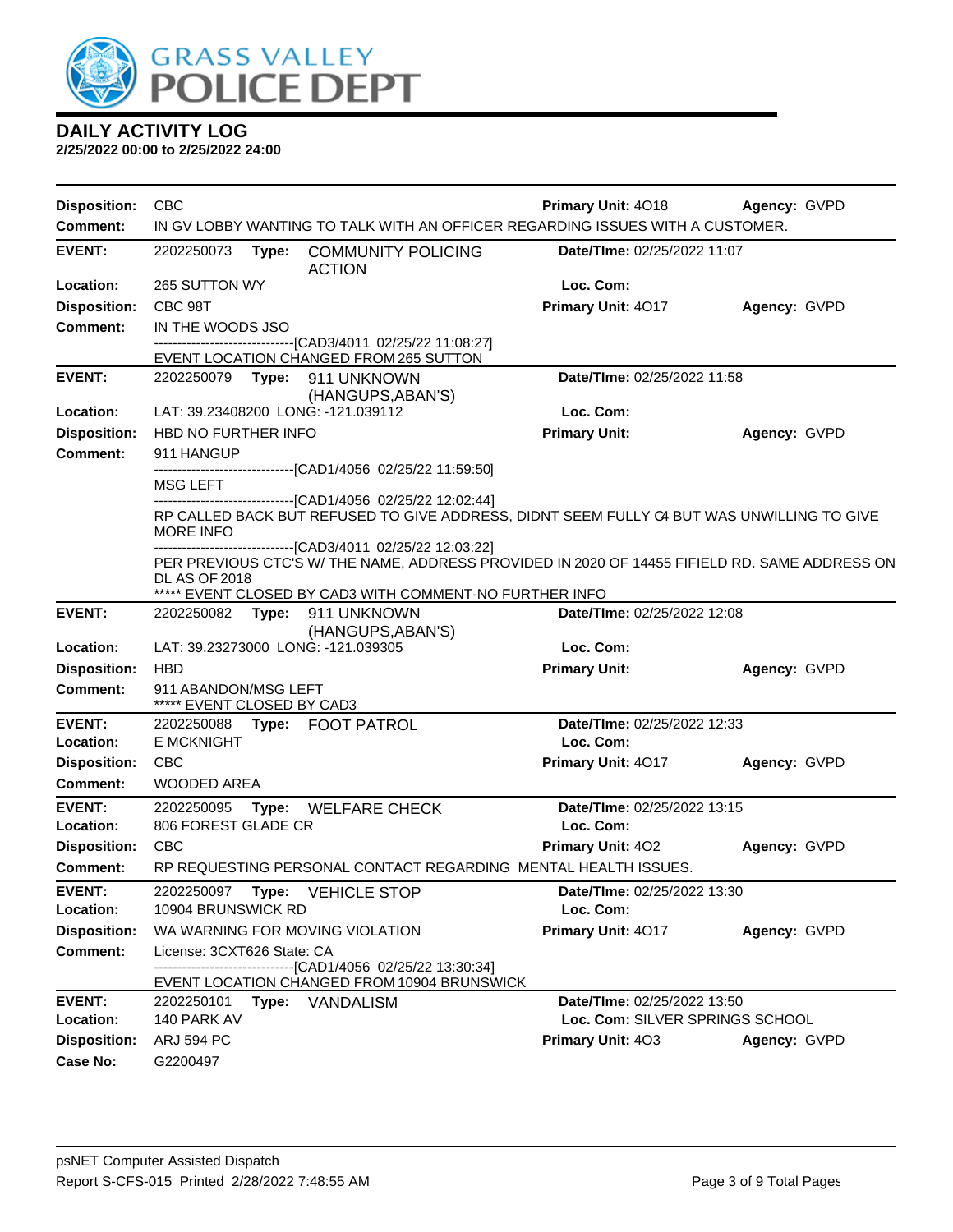

| Comment:            |                                    |       | STUDENT KICKED DOOR AND BROKE INTO RESTRICTED AREA.                                                        |                                                                                                                                                                                     |              |
|---------------------|------------------------------------|-------|------------------------------------------------------------------------------------------------------------|-------------------------------------------------------------------------------------------------------------------------------------------------------------------------------------|--------------|
|                     |                                    |       | EVENT LOCATION CHANGED FROM 140 PARK AV                                                                    |                                                                                                                                                                                     |              |
|                     |                                    |       | -------------------------------[CAD1/4056 02/25/22 13:52:21]                                               |                                                                                                                                                                                     |              |
| <b>EVENT:</b>       | 2202250105                         |       | ISSUED CASE# G2200497 FOR AGENCY GVPD by UNIT 4O3                                                          | Date/TIme: 02/25/2022 13:56                                                                                                                                                         |              |
|                     |                                    |       | Type: TRAFFIC (DUI, PARKING,<br>SPEED, HAZ                                                                 |                                                                                                                                                                                     |              |
| Location:           | NO CHURCH ST/RICHARDSON ST         |       |                                                                                                            | Loc. Com:                                                                                                                                                                           |              |
| <b>Disposition:</b> | <b>CBC</b>                         |       |                                                                                                            | <b>Primary Unit: 402</b>                                                                                                                                                            | Agency: GVPD |
| <b>Comment:</b>     |                                    |       | BLUE DODGE VAN BLOCKING THE FIRE LANE.<br>------------------------------[4O2/MDT 02/25/22 14:08]           |                                                                                                                                                                                     |              |
| <b>EVENT:</b>       | VAN LEFT PRIOR TO ARRIVAL.         |       | 2202250106 Type: GRAND THEFT AUTO                                                                          | Date/TIme: 02/25/2022 14:03                                                                                                                                                         |              |
| Location:           | 105 NEAL ST                        |       |                                                                                                            | Loc. Com: SAFEWAY                                                                                                                                                                   |              |
| <b>Disposition:</b> | RPT BOLO AND SVS                   |       |                                                                                                            | <b>Primary Unit: 4R9</b>                                                                                                                                                            | Agency: GVPD |
| Case No:            | G2200498                           |       |                                                                                                            |                                                                                                                                                                                     |              |
| Comment:            |                                    |       | THERE. VEH WAS LOCKED, KEYS ACCOUNTED FOR                                                                  | RP PARKED HIS VEH AT THE "PARK AND RIDE" LAST NIGHT, UNDER THE OVERPASS. VEH IS NO LONGER                                                                                           |              |
|                     |                                    |       | -------------------------------[CAD1/4056 02/25/22 14:34:00]                                               | BLK NISSAN 350Z PAINT ON FRONT HOOD HAS SUN DAMAGE AND IS WORN DOWN.                                                                                                                |              |
|                     |                                    |       | ISSUED CASE# G2200498 FOR AGENCY GVPD by UNIT 4R9                                                          |                                                                                                                                                                                     |              |
|                     | VEH ENTERED FCN/3702205602934      |       | -------------------------------[CAD3/4011 02/25/22 14:48:40]                                               |                                                                                                                                                                                     |              |
|                     | <b>BOLO ISSUED</b>                 |       |                                                                                                            |                                                                                                                                                                                     |              |
| <b>EVENT:</b>       | 2202250107    Type: ALL OTHERS     |       |                                                                                                            | Date/TIme: 02/25/2022 14:13                                                                                                                                                         |              |
| Location:           | 415 CENTRAL AV                     |       |                                                                                                            | Loc. Com: MEMORIAL PARK                                                                                                                                                             |              |
|                     |                                    |       |                                                                                                            |                                                                                                                                                                                     |              |
| <b>Disposition:</b> | CBC                                |       |                                                                                                            | <b>Primary Unit: 402</b>                                                                                                                                                            | Agency: GVPD |
| <b>Comment:</b>     | SUBJ DIGGING IN THE PARK           |       |                                                                                                            |                                                                                                                                                                                     |              |
|                     |                                    |       | -------------------------------[CAD1/4056 02/25/22 14:14:02]<br>EVENT LOCATION CHANGED FROM MEMORIAL PARK  |                                                                                                                                                                                     |              |
|                     |                                    |       | ------------------------------[4O2/MDT 02/25/22 15:12]<br>AND CAUTION TAPE WAS PLACED AROUND THE AREA. CBC | CONTACT MADE WITH MR COULTER. THROU MY INVESTIGATION, COULTER WAS ASKED TO JUST MOVE A<br>FEW ROCKS AND ADVISED NOT TO DIG. COULTER HAS SINCE STOPPED, THE HOLE WAS FILLED IN BY PW |              |
| <b>EVENT:</b>       | 2202250109                         |       | Type: DISTURBANCE (NOISE,<br>MUSIC, VERBAL, BARKI                                                          | Date/TIme: 02/25/2022 14:16                                                                                                                                                         |              |
| Location:           | 276 GATES PL                       |       |                                                                                                            | Loc. Com: SPIRIT                                                                                                                                                                    |              |
| <b>Disposition:</b> | CBC 98T, 415V, SITUATION MEDIATED  |       |                                                                                                            | Primary Unit: 4017                                                                                                                                                                  | Agency: GVPD |
| Comment:            |                                    |       |                                                                                                            | GUEST REQG TO TALK TO OFFICER REF AN INCIDENT W/ ANOTHER GUEST. NFI. RP IS EMPLOYEE.                                                                                                |              |
| <b>EVENT:</b>       | 2202250111                         | Type: | 911 UNKNOWN<br>(HANGUPS, ABAN'S)                                                                           | Date/TIme: 02/25/2022 14:30                                                                                                                                                         |              |
| Location:           | 686 SUTTON WY                      |       |                                                                                                            | Loc. Com: ROUND TABLE                                                                                                                                                               |              |
| <b>Disposition:</b> | INF LOG PER 4018                   |       |                                                                                                            | <b>Primary Unit:</b>                                                                                                                                                                | Agency: GVPD |
| <b>Comment:</b>     | 911 ABAN                           |       |                                                                                                            |                                                                                                                                                                                     |              |
|                     | <b>BUSY ON CALL BACK</b>           |       | -------------------------------[CAD3/4011 02/25/22 14:30:57]                                               |                                                                                                                                                                                     |              |
| <b>EVENT:</b>       | 2202250112 <b>Type:</b>            |       | ***** EVENT CLOSED BY CAD1 WITH COMMENT-LOG PER 4018<br>911 UNKNOWN                                        | Date/TIme: 02/25/2022 14:37                                                                                                                                                         |              |
| Location:           | LAT: 39.22755800 LONG: -121.068252 |       | (HANGUPS, ABAN'S)                                                                                          | Loc. Com:                                                                                                                                                                           |              |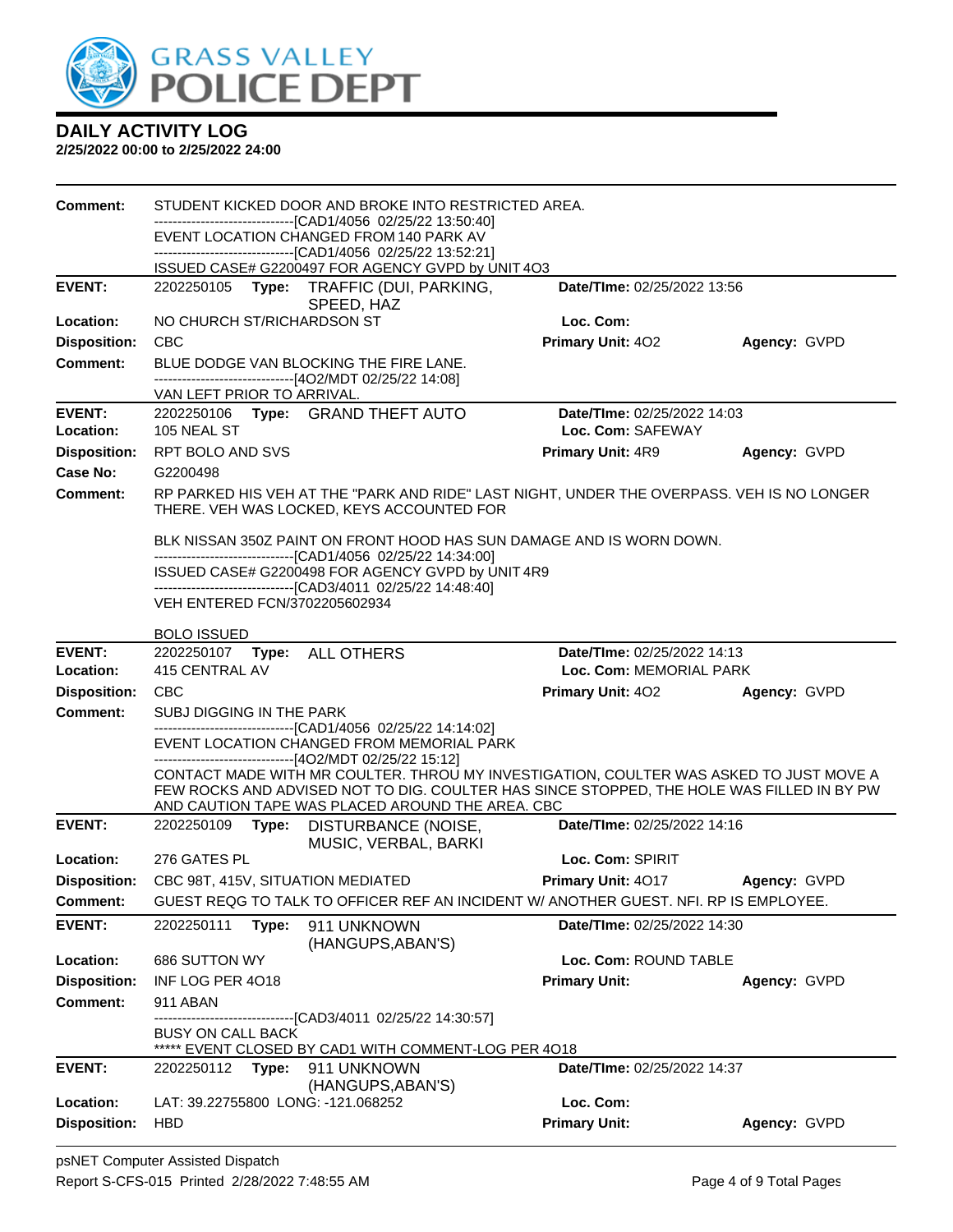

| <b>Comment:</b>            |                                                                | 911 OPEN LINE. UNK IF 415 OR SOME KIND OF GATHERING.                                                                                                                                                                                         |                                                               |                                          |
|----------------------------|----------------------------------------------------------------|----------------------------------------------------------------------------------------------------------------------------------------------------------------------------------------------------------------------------------------------|---------------------------------------------------------------|------------------------------------------|
|                            | NEG ANSWER ON CALL BACK, VM LEFT<br>***** EVENT CLOSED BY CAD1 | ------------------------[CAD3/4011_02/25/22_14:39:40]                                                                                                                                                                                        |                                                               |                                          |
| <b>EVENT:</b>              |                                                                | 2202250113 Type: PROPERTY LOST OR FOUND                                                                                                                                                                                                      | Date/TIme: 02/25/2022 14:40                                   |                                          |
| Location:                  | 129 S AUBURN ST                                                |                                                                                                                                                                                                                                              |                                                               | Loc. Com: GRASS VALLEY POLICE DEPARTMENT |
| <b>Disposition:</b>        | <b>RPT</b>                                                     |                                                                                                                                                                                                                                              | <b>Primary Unit: 4022</b>                                     | Agency: GVPD                             |
| Case No:                   | G2200499                                                       |                                                                                                                                                                                                                                              |                                                               |                                          |
| Comment:                   |                                                                | -------------------------------[CAD1/4056 02/25/22 14:40:42]<br>EVENT LOCATION CHANGED FROM 129 S AUBURN ST<br>------------------------[CAD1/4056 02/25/22 14:42:37]                                                                         |                                                               |                                          |
|                            |                                                                | ISSUED CASE# G2200499 FOR AGENCY GVPD by UNIT 4O22                                                                                                                                                                                           |                                                               |                                          |
| <b>EVENT:</b>              |                                                                | 2202250124 Type: CITIZEN ASSIST (CIVIL<br>STANDBY'S, LOCKOUT                                                                                                                                                                                 | Date/TIme: 02/25/2022 15:14                                   |                                          |
| Location:                  | 132 E MAIN ST                                                  |                                                                                                                                                                                                                                              | Loc. Com: CRACKED                                             |                                          |
| <b>Disposition:</b>        | <b>CBC</b>                                                     |                                                                                                                                                                                                                                              | Primary Unit: 402                                             | Agency: GVPD                             |
| <b>Comment:</b>            | <b>CIVIL STANDBY</b>                                           |                                                                                                                                                                                                                                              |                                                               |                                          |
|                            | EVENT CALL TYPE CHANGED FROM SER                               | -------------------------------[CAD3/4011 02/25/22 15:14:40]<br>EVENT LOCATION CHANGED FROM 132 E MAIN ST                                                                                                                                    |                                                               |                                          |
| <b>EVENT:</b>              | 2202250125                                                     | Type: DISTURBANCE (NOISE,<br>MUSIC, VERBAL, BARKI                                                                                                                                                                                            | Date/TIme: 02/25/2022 15:16                                   |                                          |
| Location:                  | 762 FREEMAN LN                                                 |                                                                                                                                                                                                                                              | Loc. Com: DOLLAR TREE                                         |                                          |
| <b>Disposition:</b>        | <b>RPT</b>                                                     |                                                                                                                                                                                                                                              | Primary Unit: 4022                                            | Agency: GVPD                             |
| Case No:                   | G2200500                                                       |                                                                                                                                                                                                                                              |                                                               |                                          |
| <b>Comment:</b>            |                                                                | 911 AGGRESSIVE/ COMBATIVE SUBJ, POSS AUSTISTIC, REFUSING TO LEAVE                                                                                                                                                                            |                                                               |                                          |
|                            |                                                                | WMJ SUBJ LSW BLK PANTS, GRY HOODIE, RED SHOES                                                                                                                                                                                                |                                                               |                                          |
|                            | <b>MOTHER</b>                                                  | ------------------------------[CAD3/4011 02/25/22 15:16:52]<br>SUBJ IS PICKING THINGS UP OFF THE SHELVES, RP IS WORRIED HE WILL START THROWING THINGS AT HIS                                                                                 |                                                               |                                          |
|                            |                                                                | -------------------------------[CAD1/4056 02/25/22 15:28:16]                                                                                                                                                                                 |                                                               |                                          |
|                            |                                                                | ISSUED CASE# G2200500 FOR AGENCY GVPD by UNIT 4O22                                                                                                                                                                                           |                                                               |                                          |
| <b>EVENT:</b><br>Location: | 2202250126 Type: EXTRA PATROL<br>342 S SCHOOL ST               |                                                                                                                                                                                                                                              | Date/TIme: 02/25/2022 15:22<br>Loc. Com: BELL HILL SCHOOL     |                                          |
| <b>Disposition:</b>        | <b>CBC</b>                                                     |                                                                                                                                                                                                                                              | <b>Primary Unit: 402</b>                                      | Agency: GVPD                             |
| <b>Comment:</b>            | ***** SCHEDULED EVENT *****                                    |                                                                                                                                                                                                                                              |                                                               |                                          |
|                            |                                                                | SECRETARY REQ LE PRESENCE AT PICK UP TODAY AND DROP OFF TOMORROW FOR UNRULY PARENTS<br>GETTING UPSET AT DROP OFF. REQ10-21.                                                                                                                  |                                                               |                                          |
|                            |                                                                | -------------------------[4O21/MDT 02/22/22 10:05]                                                                                                                                                                                           |                                                               |                                          |
|                            | PU AT 3:20 AND DROP OFF AT 8:45                                |                                                                                                                                                                                                                                              |                                                               |                                          |
| <b>EVENT:</b><br>Location: | 228 SUTTON WY # 213                                            |                                                                                                                                                                                                                                              | Date/TIme: 02/25/2022 15:24<br>Loc. Com: OAK RIDGE APARTMENTS |                                          |
| <b>Disposition:</b>        | <b>CBC</b>                                                     |                                                                                                                                                                                                                                              | <b>Primary Unit: 4022</b>                                     | Agency: GVPD                             |
| <b>Comment:</b>            |                                                                | RP REQUEST 10-21 VIA THREATS BY NEIGHBOR                                                                                                                                                                                                     |                                                               |                                          |
|                            |                                                                | -------------------------------[4O22/MDT 02/25/22 16:02]<br>NEG 422//415 OVER COMMUNAL PARKING SPACE//RP PROVIDED EVENT NUMBER//RP ADVISED OTHER<br>PARTY UNKNOWN, BUT LIVES IN APT ACROSS FROM RP//RP CONTACTED MGMT TO FILE COMPLAINT//CBC |                                                               |                                          |
| <b>EVENT:</b>              | 2202250128<br>Type:                                            | DISTURBANCE (NOISE,<br>MUSIC, VERBAL, BARKI                                                                                                                                                                                                  | Date/TIme: 02/25/2022 15:25                                   |                                          |
| Location:                  | 107 CATHERINE LN                                               |                                                                                                                                                                                                                                              | Loc. Com: WOLF CREEK CARE                                     |                                          |
| <b>Disposition:</b>        | CBC 98T                                                        |                                                                                                                                                                                                                                              | Primary Unit: 4018                                            | Agency: GVPD                             |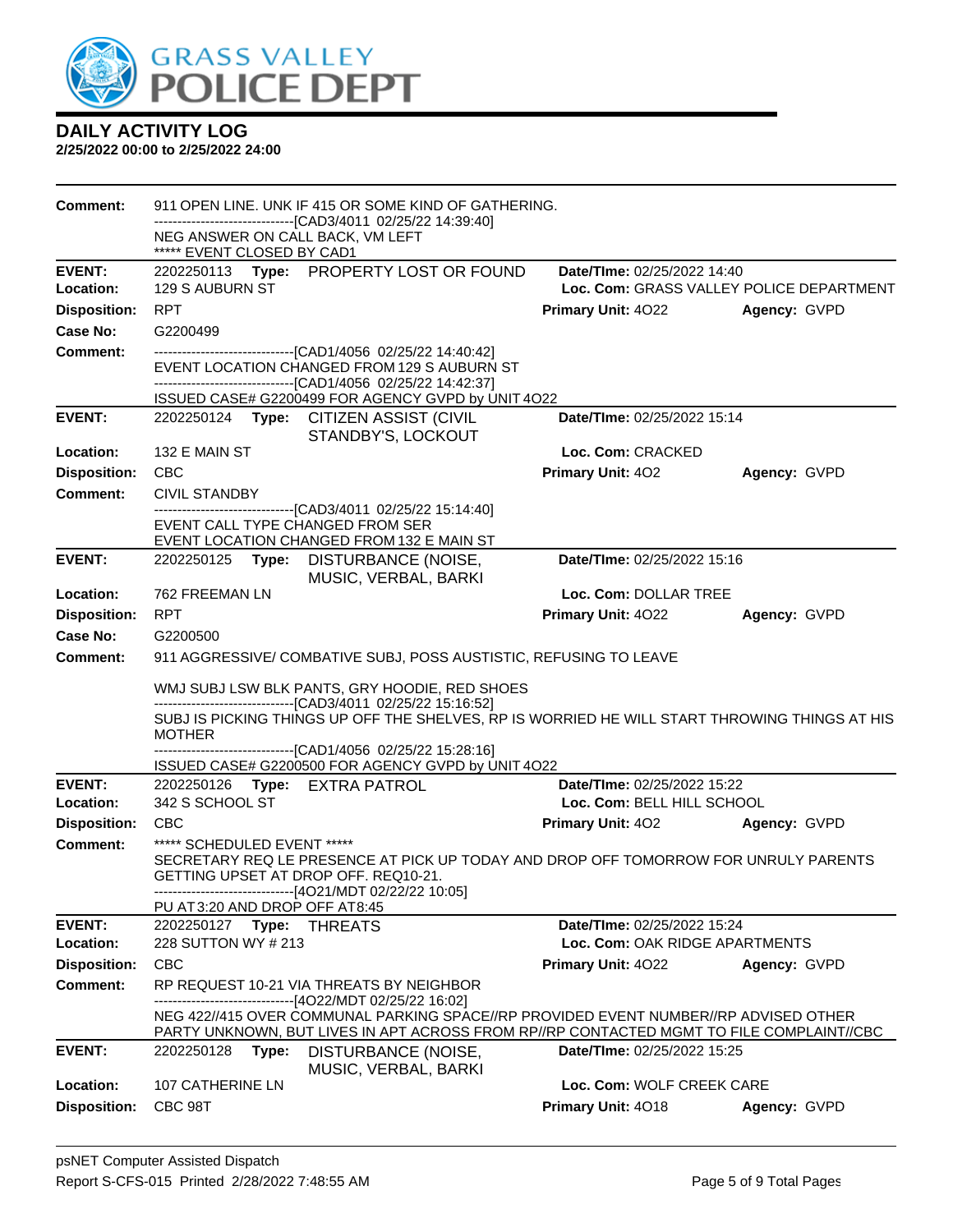

#### **2/25/2022 00:00 to 2/25/2022 24:00**

| <b>Comment:</b>     |                                                                | RP RPTG TRANSIENT MALE SUBJ INSIDE THE BUILDING, REFUSING TO LEAVE.                                                                              |                                                               |                                          |
|---------------------|----------------------------------------------------------------|--------------------------------------------------------------------------------------------------------------------------------------------------|---------------------------------------------------------------|------------------------------------------|
|                     | BLK SHIRT W/WHI UNDERSHIRT, JEANS.                             |                                                                                                                                                  |                                                               |                                          |
|                     |                                                                | -------------------------------[CAD3/4011 02/25/22 15:25:28]                                                                                     |                                                               |                                          |
|                     |                                                                | NOW OUTSIDE, WALKING TOWARD THE HOSPITAL.                                                                                                        |                                                               |                                          |
|                     |                                                                | RP STATING THEY HAD ISSUES W/ THE SAME SUBJ LAST NIGHT<br>-------------------------------[CAD3/4011 02/25/22 15:26:15]                           |                                                               |                                          |
|                     |                                                                | WMA BLOND HAIR. NO WEAPONS THAT RP COULD SEE. UNK DRUGS OR ALC, HAS HOSPITAL WRISTBAND ON                                                        |                                                               |                                          |
|                     |                                                                | -------------------------------[CAD3/4011 02/25/22 15:26:45]<br>SU STILL OUTSIDE OF WOLF CREEK CARE CENTER, PUTTING SHOES ON                     |                                                               |                                          |
| <b>EVENT:</b>       | 2202250129 Type: EXTRA PATROL                                  |                                                                                                                                                  | Date/TIme: 02/25/2022 15:29                                   |                                          |
| Location:           | 809 MALTMAN DR                                                 |                                                                                                                                                  | Loc. Com:                                                     |                                          |
| <b>Disposition:</b> | CBC 98T, ADV OF PANHANDLING                                    |                                                                                                                                                  | Primary Unit: 4017                                            | Agency: GVPD                             |
| <b>Comment:</b>     |                                                                | RP REQUEST EXTRA PATROL DUE TO TRANSIENTS IN THE AREA                                                                                            |                                                               |                                          |
| <b>EVENT:</b>       | 2202250130                                                     | Type: SUSPICIOUS CIRCUMSTANCE<br>(VEHICLE, PERSON                                                                                                | Date/TIme: 02/25/2022 15:33                                   |                                          |
| Location:           | <b>LITTON TRAIL</b>                                            |                                                                                                                                                  | Loc. Com: TWRDS NEVADA UNION                                  |                                          |
| <b>Disposition:</b> | <b>UTL</b>                                                     |                                                                                                                                                  | <b>Primary Unit: 4R9</b>                                      | Agency: GVPD                             |
| <b>Comment:</b>     | <b>MONEY</b>                                                   | RP RPTG 3 MALE J'S ALL W LONG CURLY HAIR SITTING ON A BENCH SMOKING AND ASKING PEOPLE FOR                                                        |                                                               |                                          |
| <b>EVENT:</b>       | 2202250134                                                     | Type: 911 UNKNOWN                                                                                                                                | Date/TIme: 02/25/2022 15:52                                   |                                          |
| Location:           | LAT: 39.20056500 LONG: -121.056729                             | (HANGUPS, ABAN'S)                                                                                                                                | Loc. Com:                                                     |                                          |
| <b>Disposition:</b> | <b>HBD</b>                                                     |                                                                                                                                                  | <b>Primary Unit:</b>                                          | Agency: GVPD                             |
| <b>Comment:</b>     | 911 ABAN.                                                      |                                                                                                                                                  |                                                               |                                          |
|                     | NEG ANSWER ON CALL BACK, VM LEFT<br>***** EVENT CLOSED BY CAD1 | -----------------------[CAD3/4011 02/25/22 15:53:46]                                                                                             |                                                               |                                          |
| <b>EVENT:</b>       |                                                                | 2202250137 Type: DISTURBANCE (NOISE,                                                                                                             | Date/TIme: 02/25/2022 16:02                                   |                                          |
|                     |                                                                |                                                                                                                                                  |                                                               |                                          |
| Location:           | 275 DORSEY DR # 61                                             | MUSIC, VERBAL, BARKI                                                                                                                             | Loc. Com: GRASS VALLEY TERRACE                                |                                          |
| <b>Disposition:</b> | INF 4022 FORWARDED TO 4D13                                     |                                                                                                                                                  | <b>APARTMENTS</b><br><b>Primary Unit:</b>                     | Agency: GVPD                             |
| <b>Comment:</b>     |                                                                | 911 ISSUES W/ NEIGHBOR THAT RP WAS GOING TO GET A RESTRAINING ORDER ON. RP DID NOT GET THE<br>ORDER BECAUSE THE NEIGHBOR BACKED OFF UNTIL TODAY. |                                                               |                                          |
|                     |                                                                | -------------------------------[CAD3/4011 02/25/22 16:02:39]                                                                                     |                                                               |                                          |
|                     | EVENT CALL TYPE CHANGED FROM 911                               | -------------------------------[CAD3/4011 02/25/22 16:03:19]                                                                                     |                                                               |                                          |
|                     | 10-22, RP ONLY WANTS TO TALK TO4D13                            |                                                                                                                                                  |                                                               |                                          |
| <b>EVENT:</b>       | 2202250140                                                     | ***** EVENT CLOSED BY CAD1 WITH COMMENT-4022 FORWARDED TO 4D13<br>Type: ALL OTHERS                                                               | <b>Date/Time: 02/25/2022 16:14</b>                            |                                          |
| Location:           | 415 CENTRAL AV                                                 |                                                                                                                                                  | Loc. Com: MEMORIAL PARK                                       |                                          |
| <b>Disposition:</b> | <b>CBC</b>                                                     |                                                                                                                                                  | Primary Unit: 402                                             | Agency: GVPD                             |
| <b>Comment:</b>     |                                                                | -------------------------------[CAD1/4056 02/25/22 16:14:04]                                                                                     |                                                               |                                          |
| <b>EVENT:</b>       | 2202250141<br>Type:                                            | EVENT LOCATION CHANGED FROM MEMORIAL PARK<br><b>CITIZEN ASSIST (CIVIL</b>                                                                        | Date/TIme: 02/25/2022 16:18                                   |                                          |
| Location:           | 1262 SUTTON WY                                                 | STANDBY'S, LOCKOUT                                                                                                                               |                                                               | Loc. Com: HOSPITALITY HOUSE 530 271 7144 |
| <b>Disposition:</b> | CBC 98T, CLEARED                                               |                                                                                                                                                  | Primary Unit: 4017                                            | Agency: GVPD                             |
| <b>Comment:</b>     | <b>CLEARANCE</b>                                               |                                                                                                                                                  |                                                               |                                          |
| <b>EVENT:</b>       | 2202250145<br>Type:<br>228 SUTTON WY # 213                     | <b>FOLLOWUP</b>                                                                                                                                  | Date/TIme: 02/25/2022 16:35<br>Loc. Com: OAK RIDGE APARTMENTS |                                          |

psNET Computer Assisted Dispatch Report S-CFS-015 Printed 2/28/2022 7:48:55 AM Page 6 of 9 Total Pages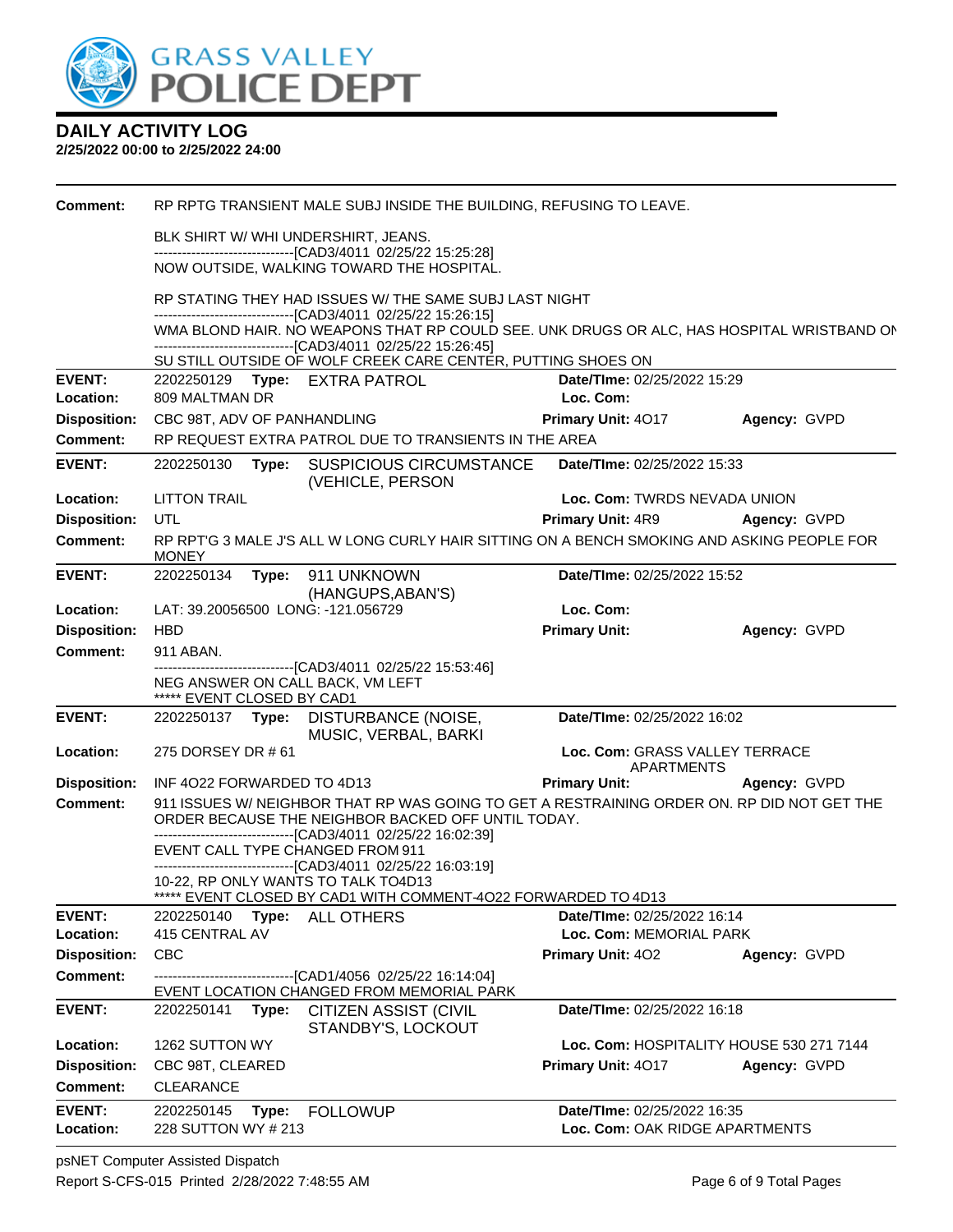

| <b>Disposition:</b> | <b>CBC</b>                                                    |                                                                                                                                                                                                                                                                                      | Primary Unit: 4022                       | Agency: GVPD |
|---------------------|---------------------------------------------------------------|--------------------------------------------------------------------------------------------------------------------------------------------------------------------------------------------------------------------------------------------------------------------------------------|------------------------------------------|--------------|
| <b>Comment:</b>     |                                                               | RP REQG 10-21 FROM 4O22 AGAIN REF THREATS FROM NEIGHBOR AGAIN.                                                                                                                                                                                                                       |                                          |              |
|                     | ------------------------------[4O22/MDT 02/25/22 17:11]       | CONTACT MADE//ONGOING NEIGHBOR DISPUTE, ISSUES OVER PARKING SPACE//CBC                                                                                                                                                                                                               |                                          |              |
| <b>EVENT:</b>       | 2202250146 Type: ORDINANCES                                   |                                                                                                                                                                                                                                                                                      | Date/TIme: 02/25/2022 16:36              |              |
|                     |                                                               | (COUNTY/MUNICIPAL)                                                                                                                                                                                                                                                                   |                                          |              |
| Location:           | 119 NEAL ST                                                   |                                                                                                                                                                                                                                                                                      | Loc. Com: WILD BIRDS                     |              |
| <b>Disposition:</b> | CBC                                                           |                                                                                                                                                                                                                                                                                      | Primary Unit: 402                        | Agency: GVPD |
| <b>Comment:</b>     | <b>CUSTOMERS,</b>                                             | RP RPTG LARGE GROUP OF SKATEBOARDERS OUTSIDE, THROWING TRASH AROUND, AND MOCKING                                                                                                                                                                                                     |                                          |              |
|                     | APPROX 13-15 JUVS                                             | --------------------------[CAD3/4011_02/25/22_16:37:08]                                                                                                                                                                                                                              |                                          |              |
| <b>EVENT:</b>       | 2202250153 Type: ALL OTHERS                                   |                                                                                                                                                                                                                                                                                      | Date/TIme: 02/25/2022 17:24              |              |
| Location:           | 2054 NEVADA CITY HIGHWAY                                      |                                                                                                                                                                                                                                                                                      | Loc. Com: SAVE MART                      |              |
| <b>Disposition:</b> | CBC                                                           |                                                                                                                                                                                                                                                                                      | Primary Unit: 4018                       | Agency: GVPD |
| <b>Comment:</b>     |                                                               | RP AT GVPD FOR A RPT. UNK WHAT IT IS ABOUT, RP CANNOT HEAR DISPATCH                                                                                                                                                                                                                  |                                          |              |
| <b>EVENT:</b>       | 2202250155<br>Type:                                           | <b>RESTRAINING ORDERS (TRO,</b><br>OAH, CUSTODY, C                                                                                                                                                                                                                                   | Date/TIme: 02/25/2022 17:31              |              |
| Location:           | 681 FREEMAN LN                                                |                                                                                                                                                                                                                                                                                      | Loc. Com: STARBUCKS                      |              |
| <b>Disposition:</b> | <b>RPT</b>                                                    |                                                                                                                                                                                                                                                                                      | Primary Unit: 401                        | Agency: GVPD |
| Case No:            | G2200501                                                      |                                                                                                                                                                                                                                                                                      |                                          |              |
| Comment:            |                                                               | RP RPTG VIOLATION OF CUSTODY ORDER. REQG PERSONAL CTC                                                                                                                                                                                                                                |                                          |              |
|                     | --------------------------------[CAD1/4056 02/25/22 18:01:18] | ISSUED CASE# G2200501 FOR AGENCY GVPD by UNIT 4O1                                                                                                                                                                                                                                    |                                          |              |
| <b>EVENT:</b>       | 2202250156 <b>Type:</b> VANDALISM                             |                                                                                                                                                                                                                                                                                      | Date/TIme: 02/25/2022 17:40              |              |
| Location:           | 234 SO AUBURN ST                                              |                                                                                                                                                                                                                                                                                      | Loc. Com: CHEVRON                        |              |
| <b>Disposition:</b> | CBC BSN TO HANDLE                                             |                                                                                                                                                                                                                                                                                      | <b>Primary Unit: 4022</b>                | Agency: GVPD |
| <b>Comment:</b>     |                                                               | SIDE OF BUILDING, CLOSE TO 49, VULGAR TAGGING, OCC'D VERY RECENTLY                                                                                                                                                                                                                   |                                          |              |
| <b>EVENT:</b>       | 2202250163<br>Type:                                           | <b>ALL OTHERS</b>                                                                                                                                                                                                                                                                    | Date/TIme: 02/25/2022 18:45              |              |
| Location:           | 129 S AUBURN ST                                               |                                                                                                                                                                                                                                                                                      | Loc. Com: GRASS VALLEY POLICE DEPARTMENT |              |
| <b>Disposition:</b> | PEN MESSAGE LEFT                                              |                                                                                                                                                                                                                                                                                      | <b>Primary Unit: 409</b>                 | Agency: GVPD |
| <b>Comment:</b>     |                                                               | RP REQ 10-21, STATES SACRAMENTO COUNTY ADVISED HIM TO CONTACT GVPD REGARDING AN<br>ALTERCATION W XRAY. RP WAS CURRENTLY AT GVPD.                                                                                                                                                     |                                          |              |
| <b>EVENT:</b>       | 2202250164<br>Type:                                           | <b>SUSPICIOUS CIRCUMSTANCE</b><br>(VEHICLE, PERSON                                                                                                                                                                                                                                   | Date/TIme: 02/25/2022 18:49              |              |
| Location:           | 175 JOERSCHKE DR                                              |                                                                                                                                                                                                                                                                                      | Loc. Com:                                |              |
|                     | Disposition: CBC BEAT INFO                                    |                                                                                                                                                                                                                                                                                      | Primary Unit: 4011 Agency: GVPD          |              |
| <b>Comment:</b>     | TOILETRIES.                                                   | RP REPORTING A MALE BLK HAIR DRESSED ALL IN BLK SITTING ON THE UTILITY BOX AT PLAZA YELLING ON<br>THE PHONE AT SOMEONE. RP STATES HE POSSIBLY SAID SOMETHING ABOUT H&S AND WAS MAKING ODD<br>COMMENTS. REQ CHECK, THINKS HE MAY BE A SUBJ THAT COMES INTO PLAZA BUSINESSES AND TAKES |                                          |              |
| <b>EVENT:</b>       | 2202250177<br>Type:                                           | TRAFFIC (DUI, PARKING,<br>SPEED, HAZ                                                                                                                                                                                                                                                 | Date/TIme: 02/25/2022 20:09              |              |
| Location:           | SEGSWORTH WY/DORSEY DR                                        |                                                                                                                                                                                                                                                                                      | Loc. Com:                                |              |
| <b>Disposition:</b> | HBD PER 4S3, NEG TRAFFIC HAZARD, NEG TC                       |                                                                                                                                                                                                                                                                                      | <b>Primary Unit:</b>                     | Agency: GVPD |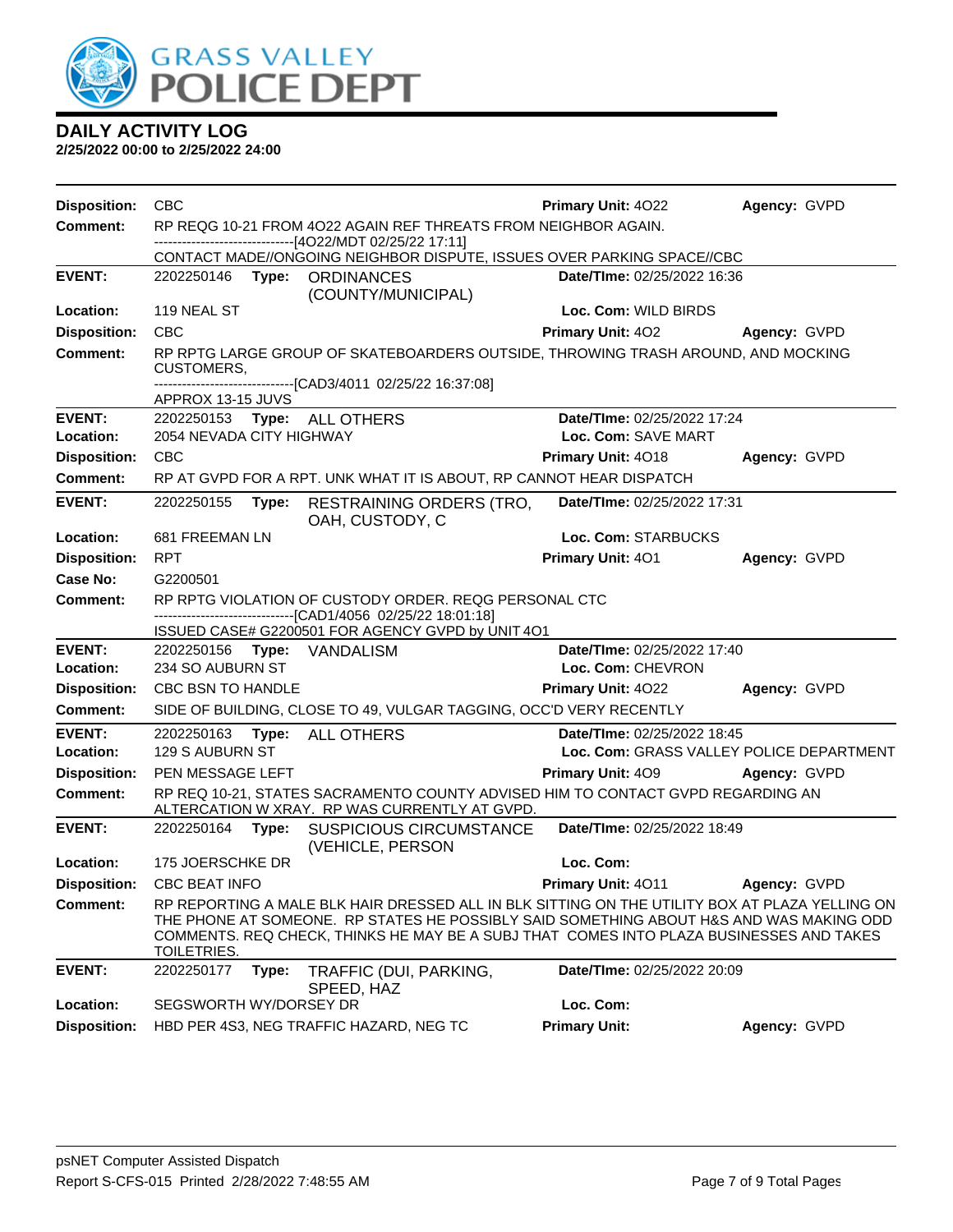

| <b>Comment:</b>     |                                    |       | 911 REPORTING LOTS OF GLASS IN THE ROADWAY DUE TO A VEH ACCIDENT. VEH NO LONGER ON SCENE.<br>ASSOC VEH WAS AN OLDER GOLD SEDAN                         |                             |              |
|---------------------|------------------------------------|-------|--------------------------------------------------------------------------------------------------------------------------------------------------------|-----------------------------|--------------|
|                     |                                    |       | -------------------------------[CAD1/4106 02/25/22 20:10:14]                                                                                           |                             |              |
|                     |                                    |       | VEH LAST SEEN TOWARDS THE FREEWAY                                                                                                                      |                             |              |
|                     |                                    |       | -------------------------------[CAD3/4085 02/25/22 20:31:25]<br>EVENT LOCATION CHANGED FROM DORSEY DR/SIERRA COLLEGE DR GV                             |                             |              |
|                     |                                    |       | ***** EVENT CLOSED BY CAD3 WITH COMMENT-PER 4S3, NEG TRAFFIC HAZARD, NEG TC                                                                            |                             |              |
| <b>EVENT:</b>       | 2202250178                         | Type: | DISTURBANCE (NOISE,<br>MUSIC, VERBAL, BARKI                                                                                                            | Date/TIme: 02/25/2022 20:23 |              |
| Location:           | 364 SUTTON WY #4                   |       |                                                                                                                                                        | Loc. Com:                   |              |
| <b>Disposition:</b> | <b>RPT</b>                         |       |                                                                                                                                                        | Primary Unit: 4011          | Agency: GVPD |
| Case No:            | G2200502                           |       |                                                                                                                                                        |                             |              |
| <b>Comment:</b>     |                                    |       | 911 REPORTING A MALE BROKE INTO HER APARTMENT AND HIT HER. PER RP MALE IS SONS FATHER<br>-------------------------------[CAD1/4106 02/25/22 20:24:25]  |                             |              |
|                     |                                    |       | CHILD SCREAMING IN BACKGROUND, PER RP UNK WEAPONS<br>-------------------------------[CAD1/4106 02/25/22 20:25:00]                                      |                             |              |
|                     |                                    |       | FEMALE IS UNSURE OF WHERE MALE IS<br>-------------------------------[CAD1/4106 02/25/22 20:26:05]                                                      |                             |              |
|                     |                                    |       | PER RP MALE IS 11550 ON METH AND POSS HBD<br>-------------------------------[CAD1/4106 02/25/22 20:26:22]                                              |                             |              |
|                     | RP DECLINING MEDICAL               |       |                                                                                                                                                        |                             |              |
|                     |                                    |       | -------------------------------[CAD1/4106 02/25/22 20:27:48]<br>PER RP MALE IS GOING OUT TO HISGREEN TOYOTA LIC:8M36946                                |                             |              |
|                     |                                    |       | -------------------------------[CAD1/4106 02/25/22 20:28:24]                                                                                           |                             |              |
|                     | PER RP MALE LEFT UNK DOT           |       | -------------------------------[CAD3/4085 02/25/22 20:47:16]                                                                                           |                             |              |
|                     |                                    |       | ISSUED CASE# G2200502 FOR AGENCY GVPD by UNIT 4O11                                                                                                     |                             |              |
| <b>EVENT:</b>       |                                    |       | 2202250182 Type: DISTURBANCE (NOISE,<br>MUSIC, VERBAL, BARKI                                                                                           | Date/TIme: 02/25/2022 20:45 |              |
| Location:           | 692 FREEMAN LN # A                 |       |                                                                                                                                                        | Loc. Com: RALEYS            |              |
| <b>Disposition:</b> | ARA                                |       |                                                                                                                                                        | Primary Unit: 4022          | Agency: GVPD |
| Case No:            | G2200503                           |       |                                                                                                                                                        |                             |              |
| <b>Comment:</b>     |                                    |       | 911 FROM EMPLOYEE REPORTING A MALE IS TRYING TO OPEN VEHS IN THE PARKING LOT WMA GREY<br>HOODIE WITH BLUE JACKET OVER AND BLUE JEANS NEG WEAPONS SEEN. |                             |              |
|                     |                                    |       | --------------------------------[CAD3/4085 02/25/22 21:06:16]<br>ISSUED CASE# G2200503 FOR AGENCY GVPD by UNIT 4O22                                    |                             |              |
|                     | BOOKED 11550 HS                    |       | ------------------------------[4O22/MDT 02/25/22 22:03]                                                                                                |                             |              |
|                     |                                    |       | -------------------------------[CAD3/4085 02/25/22 22:04:06]                                                                                           |                             |              |
|                     | BOOKED FOR 11550                   |       |                                                                                                                                                        |                             |              |
| <b>EVENT:</b>       |                                    |       |                                                                                                                                                        | Date/TIme: 02/25/2022 23:21 |              |
| Location:           |                                    |       |                                                                                                                                                        |                             |              |
|                     |                                    |       | (HANGUPS, ABAN'S)<br>LAT: 39.23422100 LONG: -121.051408                                                                                                | Loc. Com:                   |              |
| <b>Disposition:</b> | <b>HBD</b>                         |       |                                                                                                                                                        | <b>Primary Unit:</b>        | Agency: GVPD |
| <b>Comment:</b>     |                                    |       | 911 HANGUP NOTHING HEARD UNABLE TO CB                                                                                                                  |                             |              |
| <b>EVENT:</b>       | EVENT CLOSED BY CAD3<br>2202250200 | Type: | DRUGS (ANY NARCOTIC                                                                                                                                    | Date/TIme: 02/25/2022 23:23 |              |
| Location:           |                                    |       | <b>RELATED OFFENSE)</b>                                                                                                                                | Loc. Com: WESTAMERICA BANK  |              |
| <b>Disposition:</b> | 375 BRUNSWICK RD                   |       | ARA CITED AND RELEASED FOR 602                                                                                                                         | <b>Primary Unit: 4011</b>   | Agency: GVPD |
| <b>Case No:</b>     | G2200504                           |       |                                                                                                                                                        |                             |              |